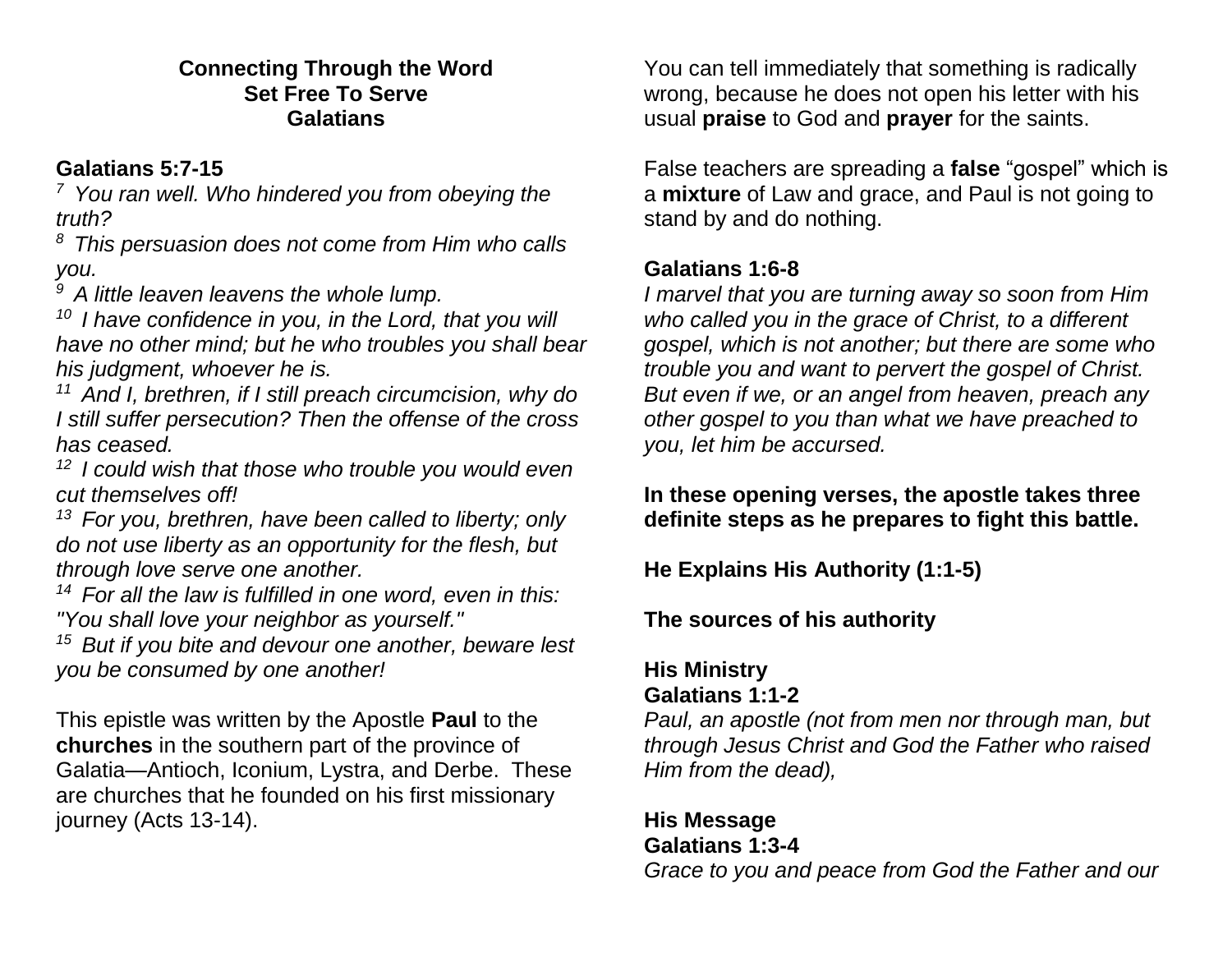*Lord Jesus Christ, who gave Himself for our sins, that He might deliver us from this present evil age, according to the will of our God and Father,*

## **His Motive**

**Galatians 1:5**  *To whom be glory forever and ever. Amen.*

#### **He Expresses His Anxiety Galatians 1:6-7**

*I marvel that you are turning away so soon from Him who called you in the grace of Christ, to a different gospel, which is not another; but there are some who trouble you and want to pervert the gospel of Christ.*

### **He Exposes His Adversaries (1:8-10) Galatians 1:8-10**

*But even if we, or an angel from heaven, preach any other gospel to you than what we have preached to you, let him be accursed. As we have said before, so now I say again, if anyone preaches any other gospel to you than what you have received, let him be accursed. For do I now persuade men, or God? Or do I seek to please men? For if I still pleased men, I would not be a bondservant of Christ.*

Sad to say, many of the Galatian Christians had turned away from Paul, their "spiritual father" in the Lord, and were now following legalistic teachers who were mixing Old Testament Law with the Gospel of God's grace.

(We call these false teachers "**Judaizers**" because they were trying to entice Christians back into the Jewish religious system.)

What approach will Paul use to convince the Galatian believers that all they need is **faith** in God's **grace**?

A quick survey of the entire letter shows that Paul is a master defender of the Gospel.

# **Paul's first approach is** *personal***. (Galatians 1-2)**

He points out that he had received the Gospel independently, from the **Lord** and not from the twelve Apostles (Gal. 1:11-24)

But that they had **approved** his message and his ministry (Gal. 2:1-10).

Paul had even defended the Gospel when **Peter**, the leading apostle, had compromised his earlier stand (Gal. 2:11-21).

# **Paul's second approach is doctrinal. (Galatians 3-4)**

Paul presents several arguments to establish that sinners are saved by faith and grace, not by works and Law.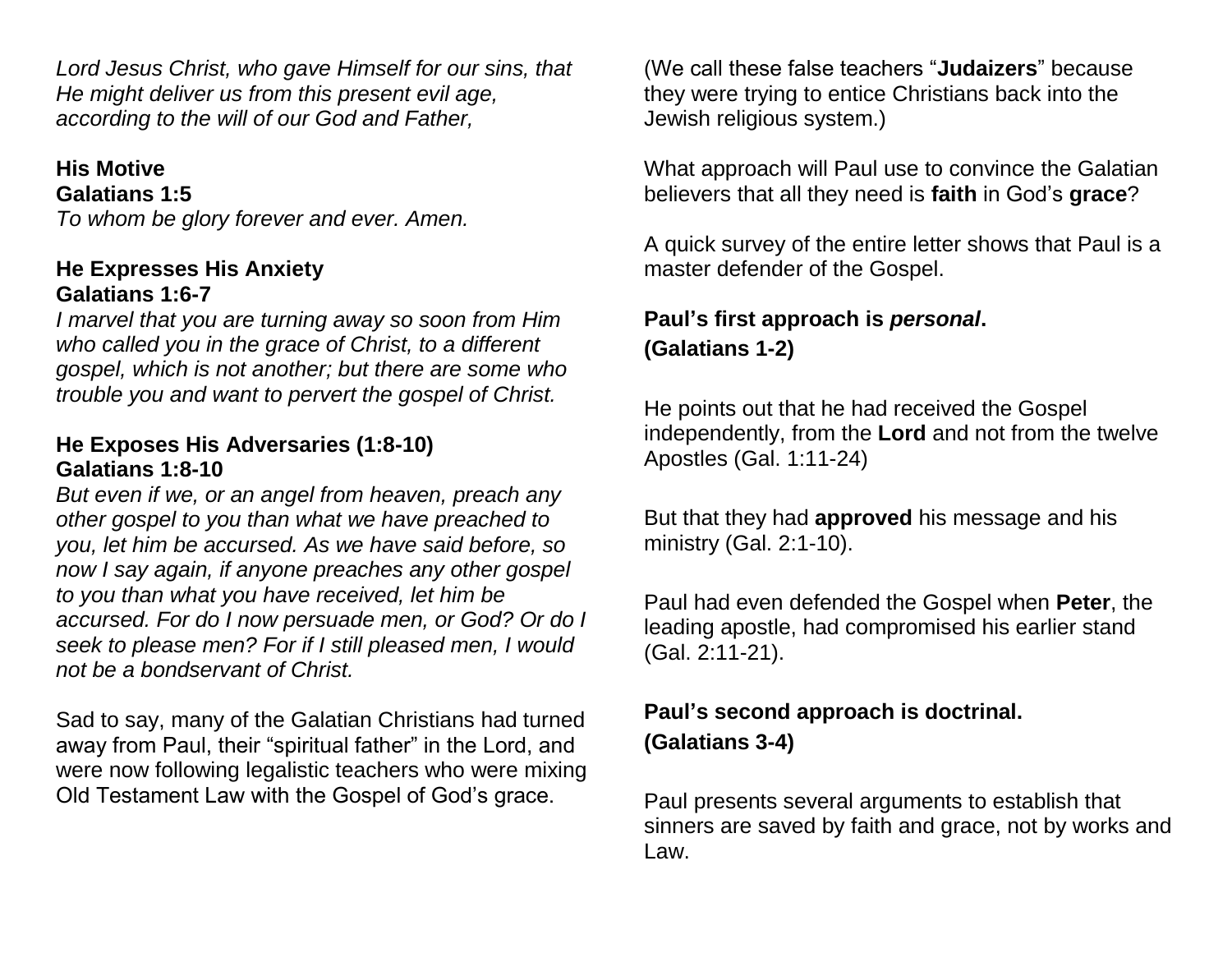First he appeals to their own **experiences** (Gal. 3:1-5). How did they get saved? By works or by faith?

### **Galatians 3:1-5**

*O foolish Galatians! Who has bewitched you that you should not obey the truth, before whose eyes Jesus Christ was clearly portrayed among you as crucified? This only I want to learn from you: Did you receive the Spirit by the works of the law, or by the hearing of faith?* 

*Are you so foolish? Having begun in the Spirit, are you now being made perfect by the flesh?* 

*Have you suffered so many things in vain--if indeed it was in vain?* 

*Therefore He who supplies the Spirit to you and works miracles among you, does He do it by the works of the law, or by the hearing of faith?--*

Then he goes back to the Old Testament Law in Galatians 3:6-14 to show that even **Abraham** and the prophets understood salvation as being by grace through faith.

### **Galatians 3:6-9**

*Just as Abraham "believed God, and it was accounted to him for righteousness." Therefore know that only those who are of faith are sons of Abraham. And the Scripture, foreseeing that God would justify the Gentiles by faith, preached the gospel to Abraham beforehand, saying, "In you all the nations shall be blessed." So then those who are of faith are blessed with believing Abraham.*

The word *redeemed* in [Galatians 3:13](http://www.crossbooks.com/verse.asp?ref=Gal+3%3A13) means to purchase a slave for the purpose of setting him free. It is possible to purchase a slave and keep him as a slave, but this is not what Christ did. By shedding His blood on the cross, He purchased us that we might be set free.

The Judaizers wanted to lead the Christians into slavery, but Christ died to set them free. Salvation is not exchanging one form of bondage for another. Salvation is being set free from the bondage of sin and the Law *into* the liberty of God's grace through Christ.

This raises an interesting question: how could these Judaizers ever convince the Galatian Christians that the way of Law was better than the way of grace? Why would any believer deliberately want to choose bondage instead of liberty? Perhaps part of the answer is found in the word *bewitched* that Paul uses in [Galatians 3:1.](http://www.crossbooks.com/verse.asp?ref=Gal+3%3A1) The word means "to cast a spell, to fascinate." What is there about legalism that can so fascinate the Christian that he will turn from grace to Law?

For one thing, legalism appeals to the flesh. The flesh loves to be "religious"—to obey laws, to observe holy occasions, even to fast (see [Gal. 4:10\)](http://www.crossbooks.com/verse.asp?ref=Gal+4%3A10). Certainly there is nothing wrong with obedience, fasting, or solemn times of spiritual worship, *provided that the Holy Spirit does the motivating and the empowering.* The flesh loves to boast about its religious achievements—how many prayers were offered, or how many gifts were given (see [Luke 18:9-14;](http://www.crossbooks.com/verse.asp?ref=Lk+18%3A9-14) [Phil. 3:1-10\)](http://www.crossbooks.com/verse.asp?ref=Php+3%3A1-10).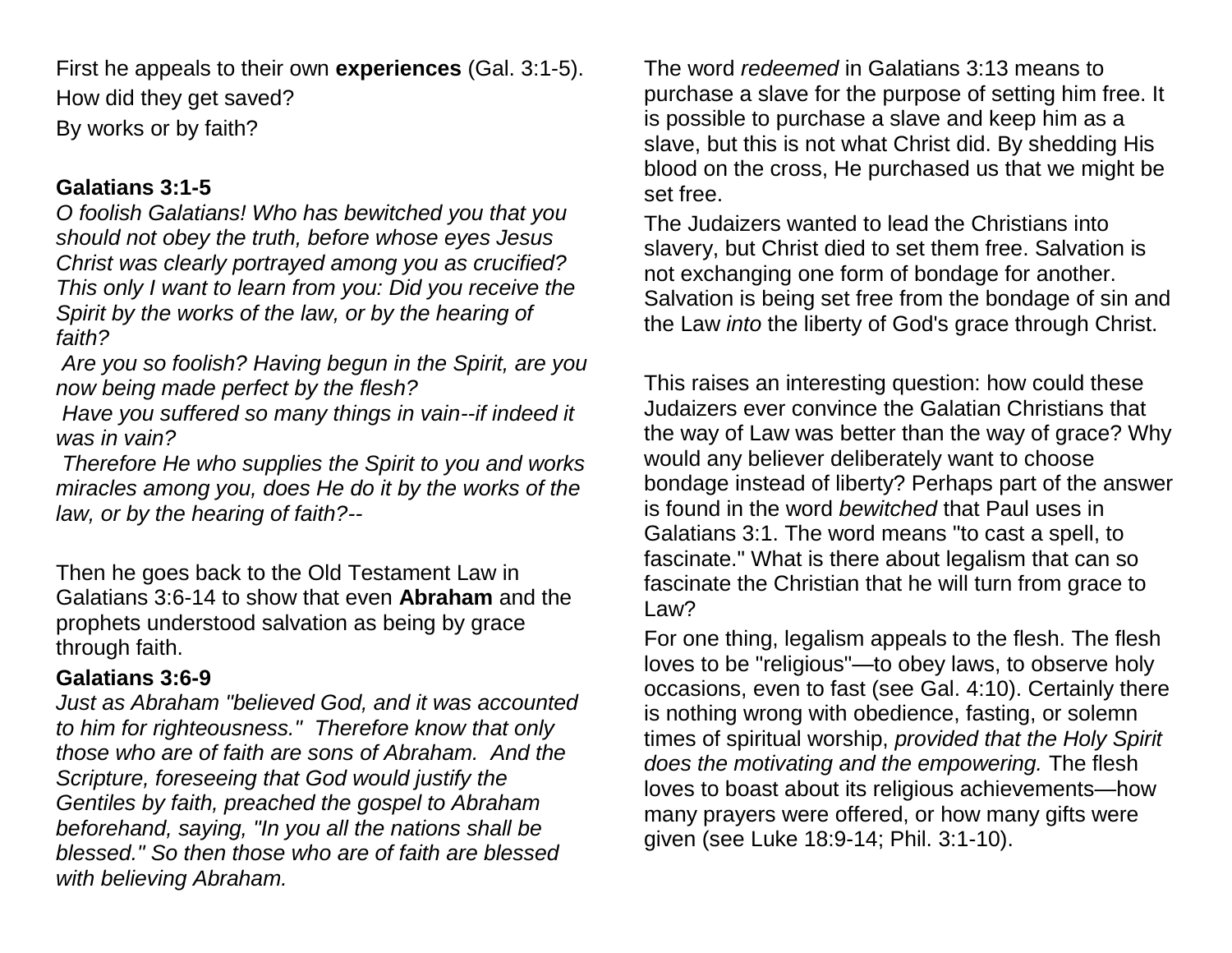Another characteristic of religious legalism that fascinates people is the appeal to the senses. Instead of worshiping God "in spirit and in truth" [\(John 4:24\)](http://www.crossbooks.com/verse.asp?ref=Jn+4%3A24), the legalist invents his own system that satisfies his senses. He cannot walk by faith; he has to walk by sight and hearing and tasting and smelling and feeling. To be sure, true Spirit-led worship does not deny the five senses. We see other believers; we sing and hear the hymns; we taste and feel the elements of the Lord's Supper. But these external things are but windows through which faith perceives the eternal. They are not ends in themselves.

The person who depends on religion can measure himself and compare himself with others. This is another fascination to legalism. But the true believer measures himself with Christ, not other Christians [\(Eph. 4:llff\)](http://www.crossbooks.com/verse.asp?ref=Eph+4). There is no room for pride in the spiritual walk of the Christian who lives by grace; but the legalist constantly boasts about his achievements and his converts [\(Gal. 6:13-14\)](http://www.crossbooks.com/verse.asp?ref=Gal+6%3A13-14).

Yes, there is a fascination to the Law, but it is only bait that leads to a trap; and once the believer takes the bait, he finds himself in bondage. Far better to take God at His Word and rest on His grace. We were saved "by grace, through faith" and we must live "by grace, through faith." This is the way to blessing. The other way is the way to bondage.

### **Paul now explains why the Law was given originally (Gal. 3:15-4:18).**

"But why then did God even give the Law?" his objectors would argue. Paul gave three answers:

# **The Law was temporary and only for Israel.**

#### **Galatians 3:19-20**

*What purpose then does the law serve? It was added because of transgressions, till the Seed should come to whom the promise was made; and it was appointed through angels by the hand of a mediator. Now a mediator does not mediate for one only, but God is one.*

[Rom. 2:14](http://www.crossbooks.com/verse.asp?ref=Ro+2%3A14) and [Acts 15:24](http://www.crossbooks.com/verse.asp?ref=Ac+15%3A24) make it clear that God never gave the Law to the Gentiles. The moral law was already written in the Gentiles' hearts [\(Rom. 2:15\)](http://www.crossbooks.com/verse.asp?ref=Ro+2%3A15). But the ceremonial law (including the Sabbath laws) was never given to the Gentiles. The law was "added" and was not a replacement for the Abrahamic promises. Once the Seed (Christ) came, the Law was superseded. "But the Law was given with such glory!" the Judaizers would reply. "How can you say it was only temporary?" Paul is ready with an answer: the Law was given by angelic mediators, but God spoke personally to Abraham. God is one—and the fulfillment of His promise to Abraham depended on Him alone.

## **The Law convicted us of sin but never saved us from sin.**

### **Galatians 3:21-22**

*Is the law then against the promises of God? Certainly not! For if there had been a law given which could have given life, truly righteousness would have been by the law. But the Scripture has confined all under sin, that the promise by faith in Jesus Christ might be given to those who believe.*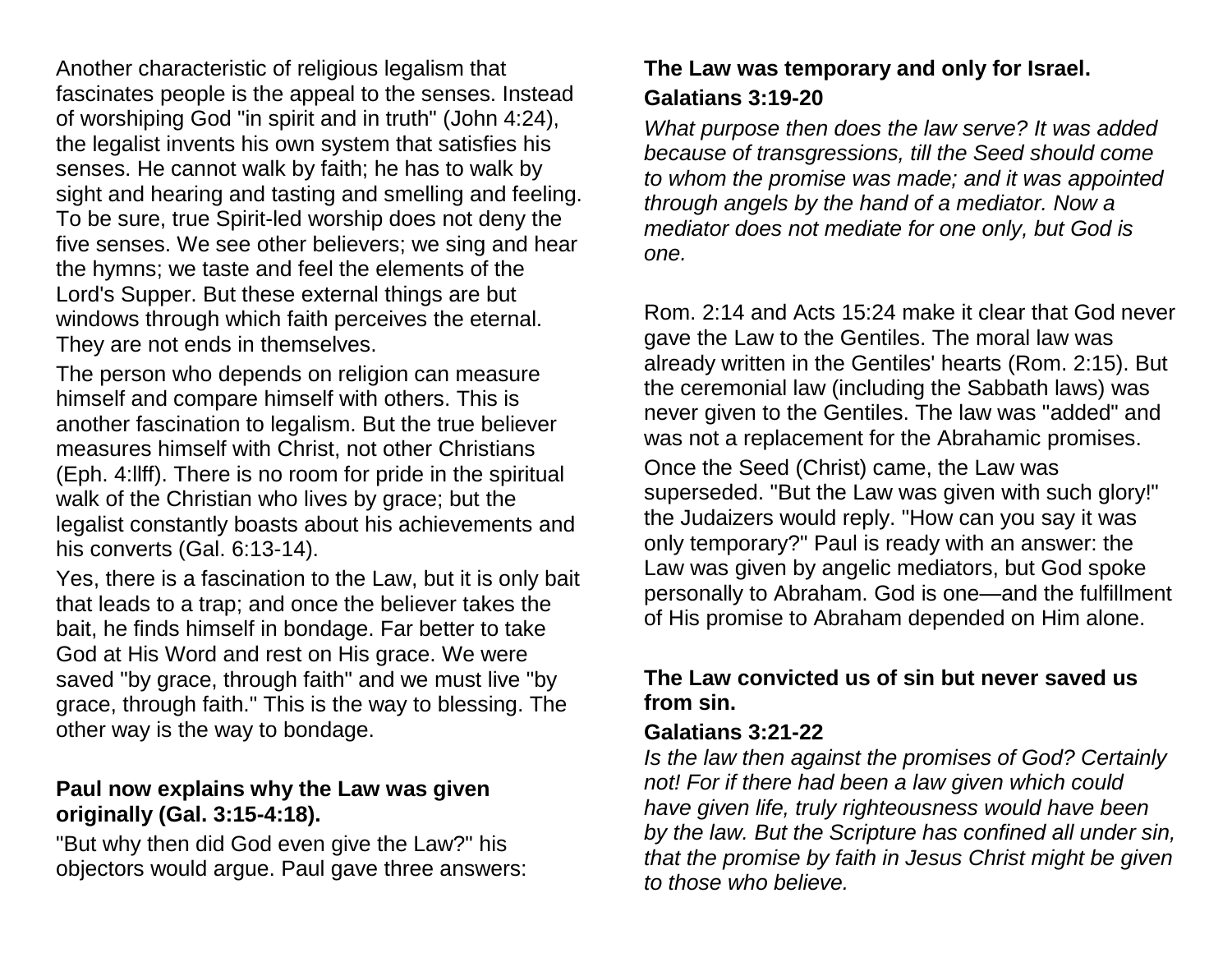If there were a law that saved sinners, then God would have spared His Son and used that law instead of the cross. The Law is not contrary to God's promises; by revealing sin, the law forces the sinner to trust God's promises. Law shows us our need of grace; grace enables us to please God through faith. The Law places all under sin, which means that all can be saved by grace. If God permitted even one sinner to be saved by law, then no man could be saved by grace. All must be saved the same way.

# **The Law prepared the way for Christ [\(vv. 23-29\)](http://www.crossbooks.com/verse.asp?ref=Gal+3%3A23-29). Galatians 3:24**

*Therefore the law was our tutor to bring us to Christ, that we might be justified by faith.*

"Before the faith we now know came, the law shut men up, revealing their need for a Savior." As L.E. Maxwell has put it, "We were crowded to Christ!" The Law was God's "schoolmaster" (tutor) for the Jews in their national infancy. The Greek and Roman tutor used to guard and teach the minor children until they reached legal adulthood, after which the children were on their own. The Law kept the Jews "in line," so to speak, until Christ came and the full revelation of the Gospel was given to Jews and Gentiles.

Paul then uses the story of Sarah and Hagar and their sons to illustrate the **relationship** between Law and grace (4:19-31).

An allegory is an event or story that has a hidden meaning. Paul uses the story of Abraham's two sons [\(Gen. 16](http://www.crossbooks.com/verse.asp?ref=Ge+16) and [21\)](http://www.crossbooks.com/verse.asp?ref=Ge+21) to show that the new covenant of grace has superseded the old covenant of law.

We may illustrate the contrasts in this way:

| The Old Covenant of Law                                                                                   | <b>The New Covenant of</b><br><b>Grace</b>               |
|-----------------------------------------------------------------------------------------------------------|----------------------------------------------------------|
| 1. Symbolized by Hagar the 1. Symbolized by Sarah,<br>slave-girl                                          | the free woman                                           |
| 2. Ishmael, a son born after<br>the flesh                                                                 | 2. Isaac, a son born<br>miraculously by God's<br>promise |
| 3. Represents Jerusalem in 3. Represents the<br>Paul's day, still in spiritual<br>(and political) bondage | heavenly Jerusalem<br>which is free and glorious         |

### **The final two chapters of the letter are** *practical* **in emphasis, as Paul turns from argument to application.**

The Judaizers accused Paul of promoting **lawlessness** because he preached the Gospel of the grace of God; so in this section:

Paul explains the relationship between the grace of God and practical Christian living.

**Paul shows that living by grace means:**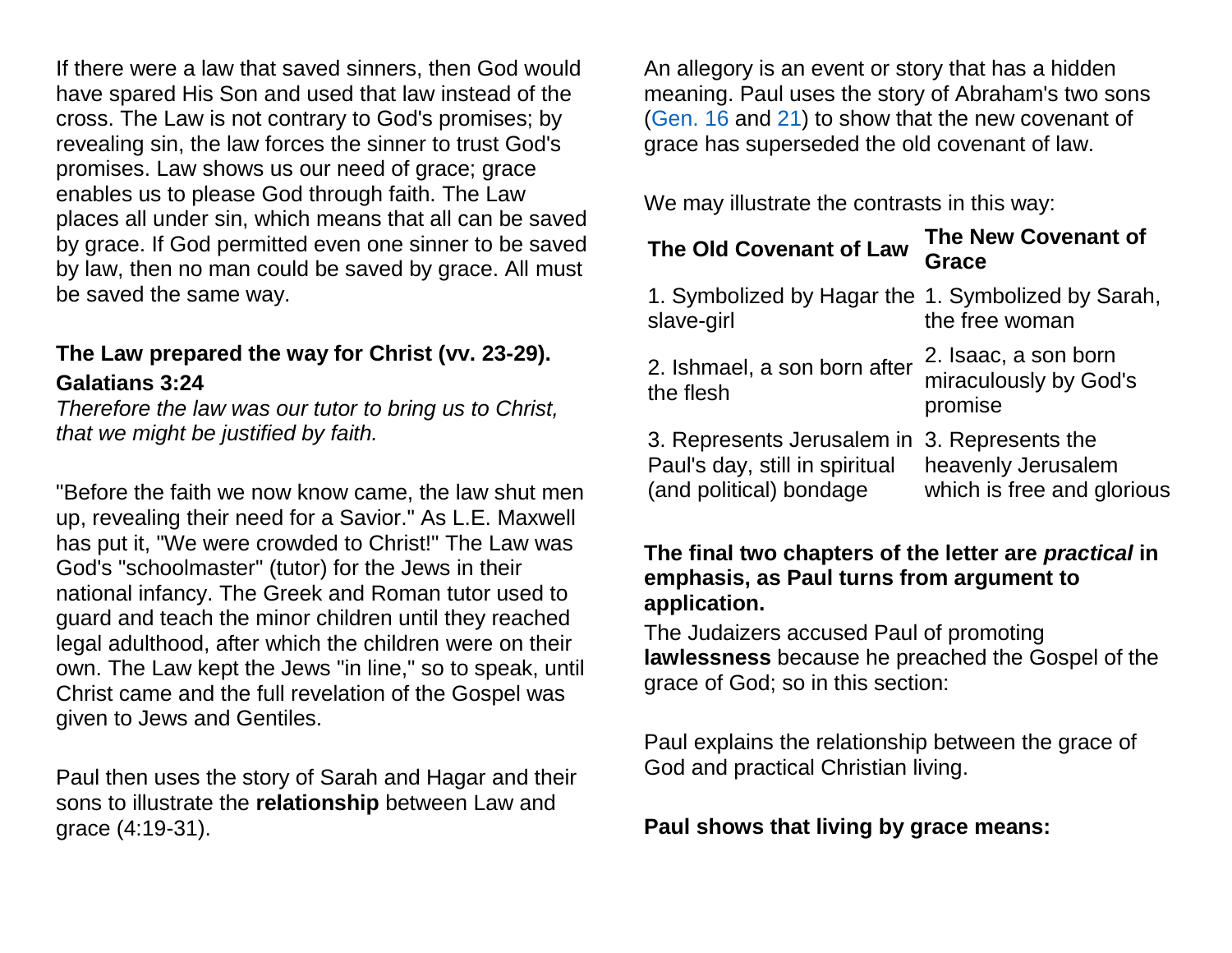# **Liberty, not bondage (Gal. 5:1-12)**

# **Galatians 5:1**

*Stand fast therefore in the liberty by which Christ has made us free, and do not be entangled again with a yoke of bondage.*

# **Depending on the Spirit, not the flesh (Gal. 5:13-26) Galatians 5:16-21**

*I say then: Walk in the Spirit, and you shall not fulfill the lust of the flesh.* 

*For the flesh lusts against the Spirit, and the Spirit against the flesh; and these are contrary to one another, so that you do not do the things that you wish. But if you are led by the Spirit, you are not under the law.* 

*Now the works of the flesh are evident, which are: adultery, fornication, uncleanness, lewdness, idolatry, sorcery, hatred, contentions, jealousies, outbursts of wrath, selfish ambitions, dissensions, heresies, envy, murders, drunkenness, revelries, and the like; of which I tell you beforehand, just as I also told you in time past, that those who practice such things will not inherit the kingdom of God.*

# **Galatians 5:22-26**

*But the fruit of the Spirit is love, joy, peace, longsuffering, kindness, goodness, faithfulness, gentleness, self-control. Against such there is no law. And those who are Christ's have crucified the flesh with its passions and desires.* 

*If we live in the Spirit, let us also walk in the Spirit.* 

*Let us not become conceited, provoking one another, envying one another.*

# **Living for others, not for self (Gal. 6:1-10) Galatians 6:1-2**

*Brethren, if a man is overtaken in any trespass, you who are spiritual restore such a one in a spirit of gentleness, considering yourself lest you also be tempted. Bear one another's burdens, and so fulfill the law of Christ.*

# **Living for the glory of God, not for man's approval (Gal. 6:11-18).**

To the very end of the letter, Paul has grace in mind. The Christian who depends on grace, through the Spirit, will always bring glory to God; the legalist who "practices religion" will earn the approval of men. How the world honors "religious people" and hates the dedicated Christian!

# **Galatians 6:12-15**

*As many as desire to make a good showing in the flesh, these would compel you to be circumcised, only that they may not suffer persecution for the cross of Christ.* 

*For not even those who are circumcised keep the law, but they desire to have you circumcised that they may boast in your flesh.* 

*But God forbid that I should boast except in the cross of our Lord Jesus Christ, by whom the world has been crucified to me, and I to the world.* 

*For in Christ Jesus neither circumcision nor uncircumcision avails anything, but a new creation.*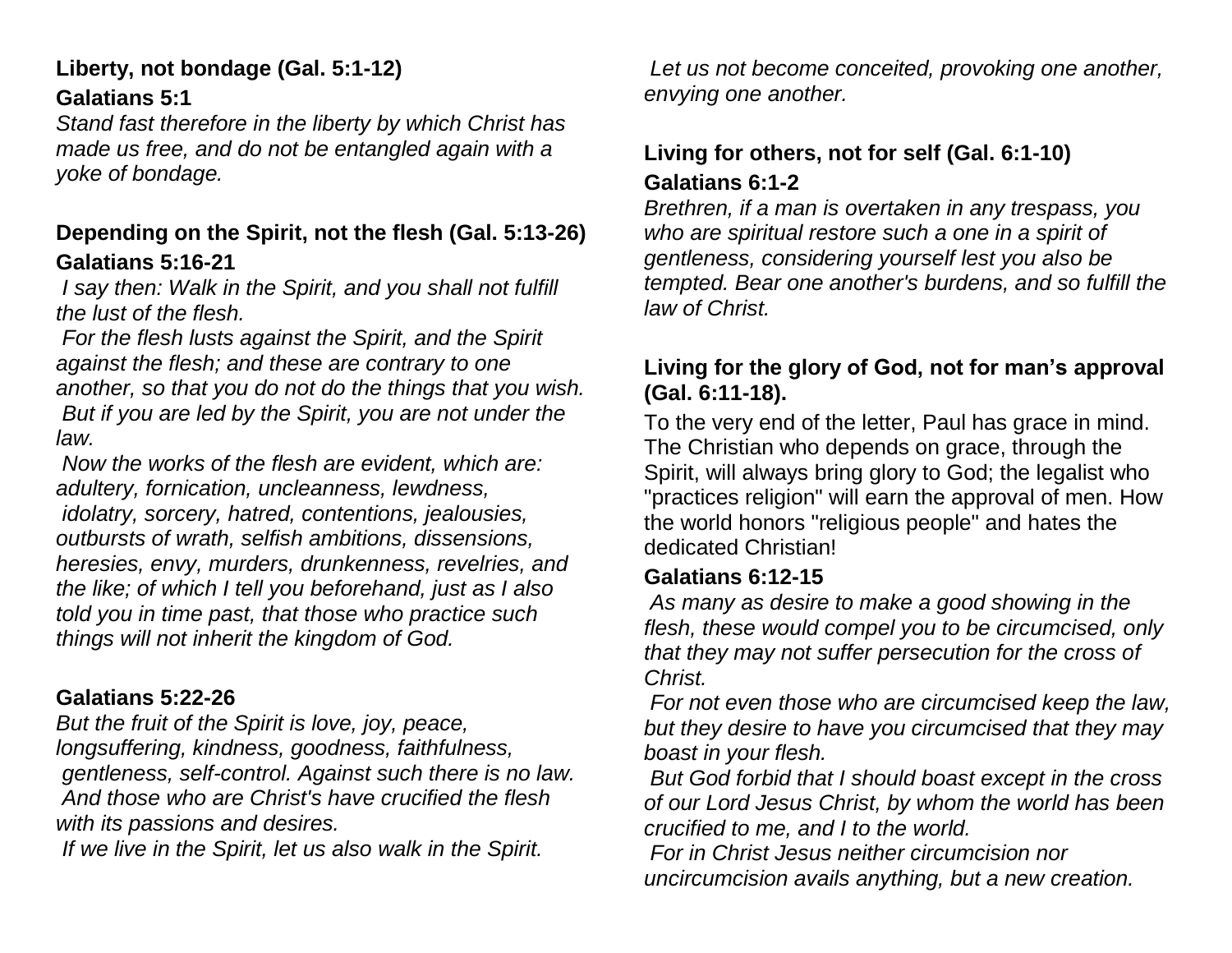# **Jesus Christ (Gal. 6:14-16)**

Paul keeps coming back to the cross [\(Gal. 2:20-21;](http://www.crossbooks.com/verse.asp?ref=Gal+2%3A20-21) [3:13;](http://www.crossbooks.com/verse.asp?ref=Gal+3%3A13) [4:5;](http://www.crossbooks.com/verse.asp?ref=Gal+4%3A5) [5:11,](http://www.crossbooks.com/verse.asp?ref=Gal+5%3A11) [24;](http://www.crossbooks.com/verse.asp?ref=Gal+5%3A24) [6:12\)](http://www.crossbooks.com/verse.asp?ref=Gal+6%3A12). "If righteousness come by the Law, then Christ is dead in vain" [\(Gal. 2:21\)](http://www.crossbooks.com/verse.asp?ref=Gal+2%3A21). The wounds of Calvary certainly make Christ a "marked Man," for those wounds mean liberty to those who will trust Him. The Judaizers boasted in circumcision; but Paul boasted in a crucified and risen Saviour. He gloried in the Cross. Certainly this does not mean that he gloried in the brutality or suffering of the cross. He was not looking at the cross as a piece of wood on which a criminal died. He was looking at the cross of Christ and glorying in it.

Why would Paul glory in the Cross?

**Paul knew the Person of the Cross.** Jesus Christ is mentioned at least forty-five times in the Galatian letter, which means that one third of the verses contain some reference to Him. The person of Jesus Christ captivated Paul, and it was Christ who made the Cross glorious to him. In his early years as a Jewish rabbi, Paul had much to glory in [\(Gal. 1:13-14;](http://www.crossbooks.com/verse.asp?ref=Gal+1%3A13-14) [Phil. 3:1-10\)](http://www.crossbooks.com/verse.asp?ref=Php+3%3A1-10); but after he met Christ, all his self-glory turned to mere refuse. The legalists did not glory in the cross of Christ because they did not glory in Christ. It was Moses and themselves—who got the glory. They did not really know the Person of the Cross.

**Paul knew the power of the Cross.** To Saul, the learned Jewish rabbi, a doctrine of sacrifice on a cross was utterly preposterous. That the Messiah would

come, he had no doubt, but that He would come to die—and to die on a cursed cross—well, there was no place for this in Saul's theology. The cross in that day was the ultimate example of weakness and shame. Yet Saul of Tarsus experienced the power of the Cross and became Paul the apostle. The cross ceased to be a stumbling block to him and became, instead, the very foundation stone of his message: "Christ died for our sins."

### **For Paul, the Cross meant liberty: from self [\(Gal.](http://www.crossbooks.com/verse.asp?ref=Gal+2%3A20)  [2:20\)](http://www.crossbooks.com/verse.asp?ref=Gal+2%3A20), the flesh [\(Gal. 5:24\)](http://www.crossbooks.com/verse.asp?ref=Gal+5%3A24), and the world [\(Gal.](http://www.crossbooks.com/verse.asp?ref=Gal+6%3A14)  [6:14\)](http://www.crossbooks.com/verse.asp?ref=Gal+6%3A14).**

In the death and resurrection of Christ the power of God is released to give believers deliverance and victory. It is no longer we who live; it is Christ who lives in us and through us. As we yield to Him, we have victory over the world and the flesh. There is certainly no power in the Law to give a man victory over self, the flesh, and the Law. Quite the contrary, the Law appeals to the human ego ("I can do something to please God"), and encourages the flesh to work. And the world does not care if we are "religious" just so long as the Cross is left out. In fact, the world approves of religion—apart from the Gospel of Jesus Christ. So, the legalist inflates the ego, flatters the flesh, and pleases the world; the true Christian crucifies all three.

**Paul knew the purpose of the Cross.** It was to bring into the world a new "people of God." For centuries, the nation of Israel had been the people of God, and the Law had been their way of life. All of this was preparation for the coming of Jesus Christ [\(Gal. 4:1-7\)](http://www.crossbooks.com/verse.asp?ref=Gal+4%3A1-7).